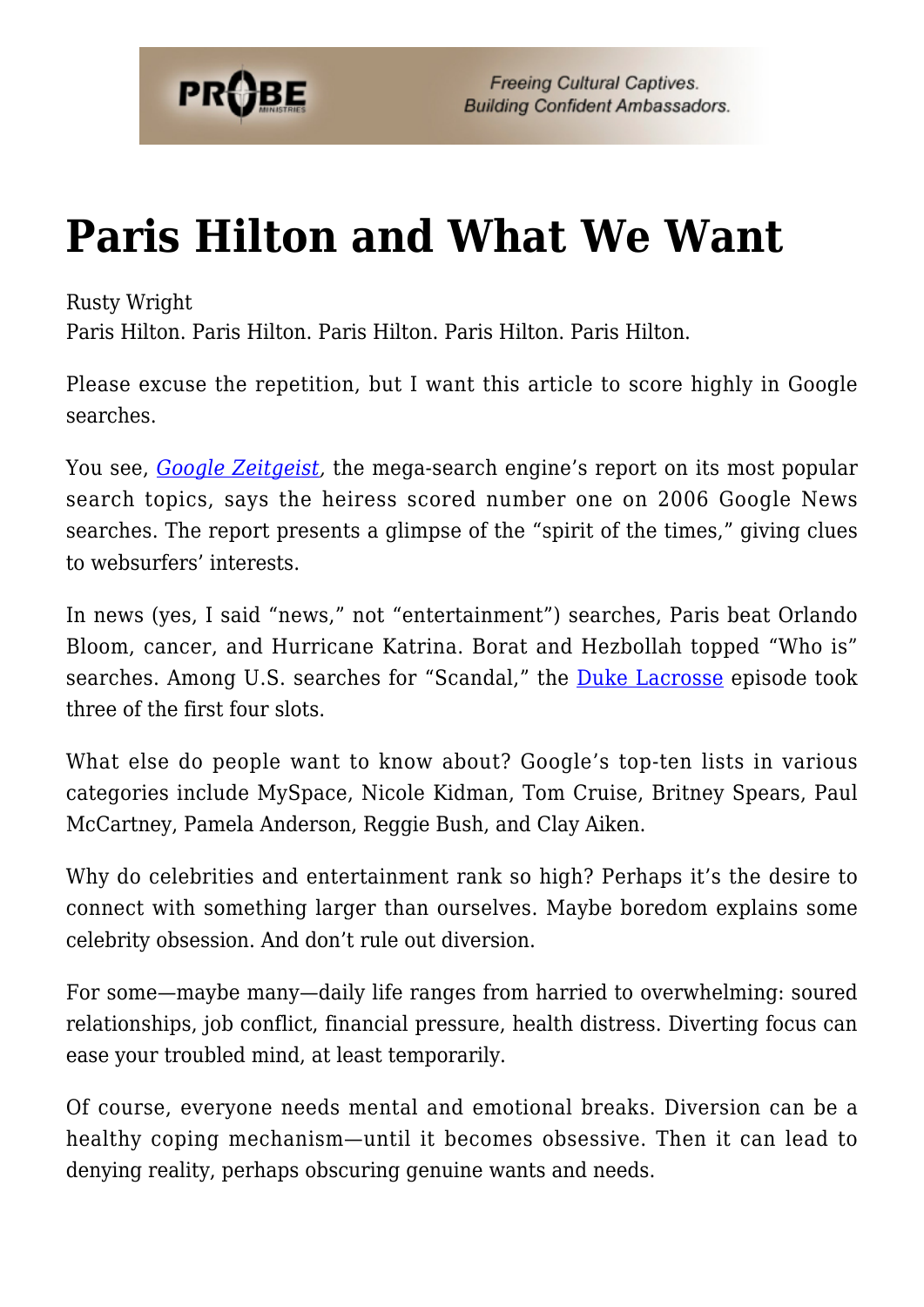

Suppose we had a mind/heart/soul reader to discover what people really want once their basic physical needs are met. What would we find? Psychologist Abraham Maslow's renowned hierarchy of basic needs includes safety, love, esteem and self-actualization[.{1\]](#page-2-0) Perhaps our soul reader would detect desires for acceptance, thriving personal friendships, peace of mind, health, security.

Maslow also realized that several profound fears—including the fear of death—trouble humanity[.{2}](#page-2-1) Our soul reader might find that people also want an answer to death.

Anthropologist Ernest Becker argued in his Pulitzer Prize-winning book, *[The](http://www.amazon.com/DENIAL-DEATH-Ernest-Becker/dp/0684832402) [Denial of Death](http://www.amazon.com/DENIAL-DEATH-Ernest-Becker/dp/0684832402)*[,{3}](#page-2-2) that much human behavior can be explained by a deep desire to deny death's reality, to repress "the terror of death." No wonder. Which would you enjoy more, right this minute: contemplating your own death and its aftermath . . . or reading, exercising, web- or channel surfing, conversing, partying, working, shopping, etc.?

If we don't have a solution to fear of death, we can invent ways to avoid thinking about it. Alas, attractive and even worthwhile pursuits can become enslaving. Amassing the most "toys"; rat-race schedules; obsession with career, job, education, sports or even friends can insulate people from facing their own mortality.

The biblical book of Hebrews presents a similar analysis of the human dilemma, reasoning that people "have lived all their lives as slaves to the fear of dying."  $\{4\}$ It claims that Jesus died to "deliver" people from this slavery so they might connect with God in time and eternity.

It seems morbid to always be thinking about your own death. But could avoiding it altogether constitute unhealthy denial? Could excessive focus on certain pursuits become risky diversion from life's real issues, like personal meaning, personal worth, fulfilling relationships, and what Sigmund Freud called "the painful riddle of death"? ${5}$